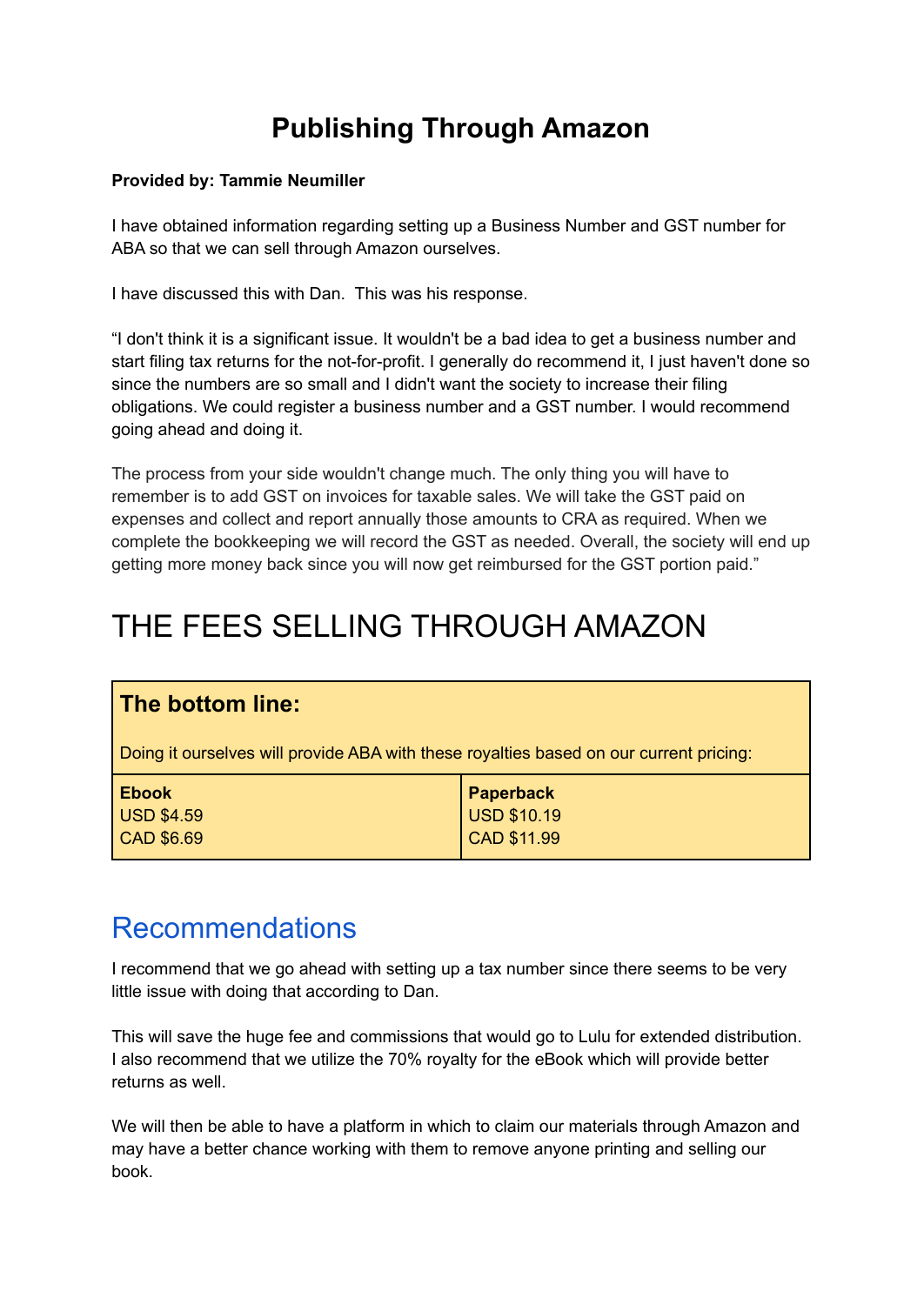# SUPPORTING INFORMATION FOR RECOMMENDATION

## eBook

Amazon's Kindle Direct Publishing pays authors through royalty fees. There are 2 royalty fees to consider: the eBook royalty rates, and the paperback royalty rates.

The royalty rate for eBooks is 35% or 70%, depending on which royalty rate our book is eligible for.

We are eligible for 70% royalty. 1 fee applies - a delivery fee depending on where the books is being sold. We can set it up on Amazon.ca and Amazon.com. Other options are available as well. For Canada, US and Australia it is \$0.15.

Rules for 70% royalty:

- We must set and list the eBook at least 20% below the list price on Amazon for any physical edition of the digital book, which ours is almost 50% less.
- There is a minimum and maximum amount we can charge for our eBook. (USD and CAD \$2.99 min - \$9.99 max) which we already do.

The calculation is: Royalty Rate x (List Price – applicable VAT) = Royalty

#### **Our book listed at \$6.99 USD.**

The calculations are: \$6.99 USD List Price \$4.89 Royalty - \$0.15/MB delivery fee.

\*\*Based on what I have available to me, the book would be just over 1mb - so I will calculate it at 2mb in case Amazon rounds up.

### **Total Royalty \$4.89 - \$0.30 = \$4.59 USD**

#### **Our book listed at \$9.99 CAD.**

For an accurate final fee, we would need to see how large our file size is once formatted for Kindle.

\*\*Based on what I have available to me, the book would be just over 1mb - so I will calculate it at 2mb in case Amazon rounds up.

\$9.99 CDN \$6.99 Royalty

- \$0.15/MB delivery fee.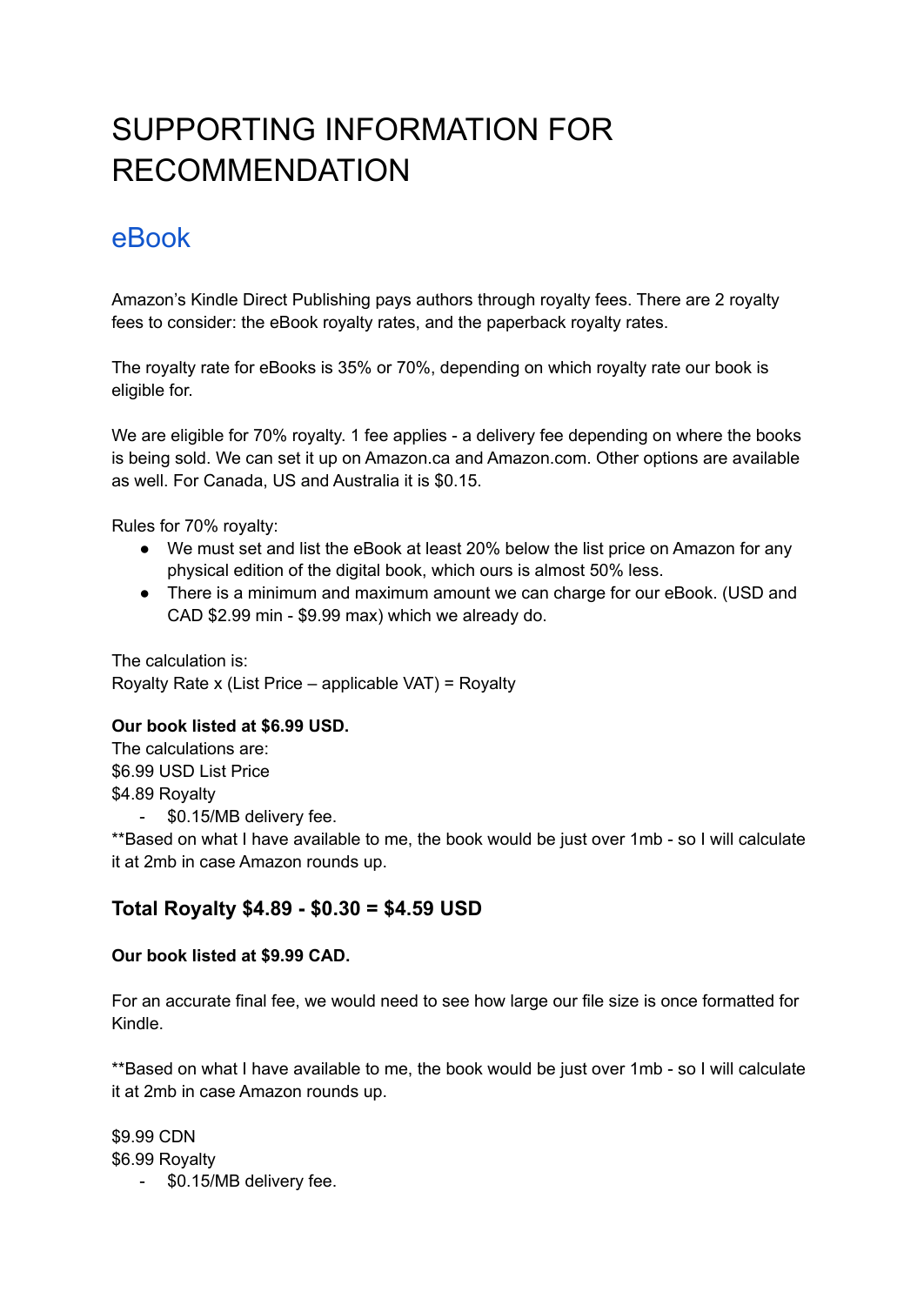### **Total Royalty - \$6.99 - \$0.30 = \$6.69 CAD**

Additional 70% Royalty Option Terms and Conditions

**i. Book Eligibility**: Books that consist primarily of public domain content are only eligible for the 35% Royalty Option.

**ii. Distribution Territory:** If you select the 70% Royalty Option for a Digital Book, you must make it available to us for distribution in each territory for which you have appropriate distribution rights, and you must comply with any other restrictions or requirements we may provide from time to time for the 70% Royalty Option in the Program Policies.

**iii. New Features:** Any new feature incorporated into the Program will apply to all Digital Books distributed under the 70% Option even if we make the feature optional for other Digital Books.

**iv. Non-Compliance:** If at any time your Digital Book does not meet the requirements for the 70% Royalty Option, the Royalty for the Digital Book will be as provided in the 35% Royalty Option and we can adjust previously reported or paid Royalties based on the 35% Royalty Option.

If we choose 35% royalty, there is no download fee. The calculations are:

The calculation is: Royalty Rate x (List Price – applicable VAT - Delivery Costs) = Royalty

**Our book listed at \$6.99 USD.** The calculations are:

\$6.99 USD List Price **\$2.45 Royalty**

**Our book listed at \$9.99 USD.** \$9.99 CDN **\$3.50 Royalty**

## Paperback

The royalty for paperback books is a fixed 60% royalty rate.

#### **Our book listed at \$16.99 USD.** The calculations are:

\$16.99 USD List Price